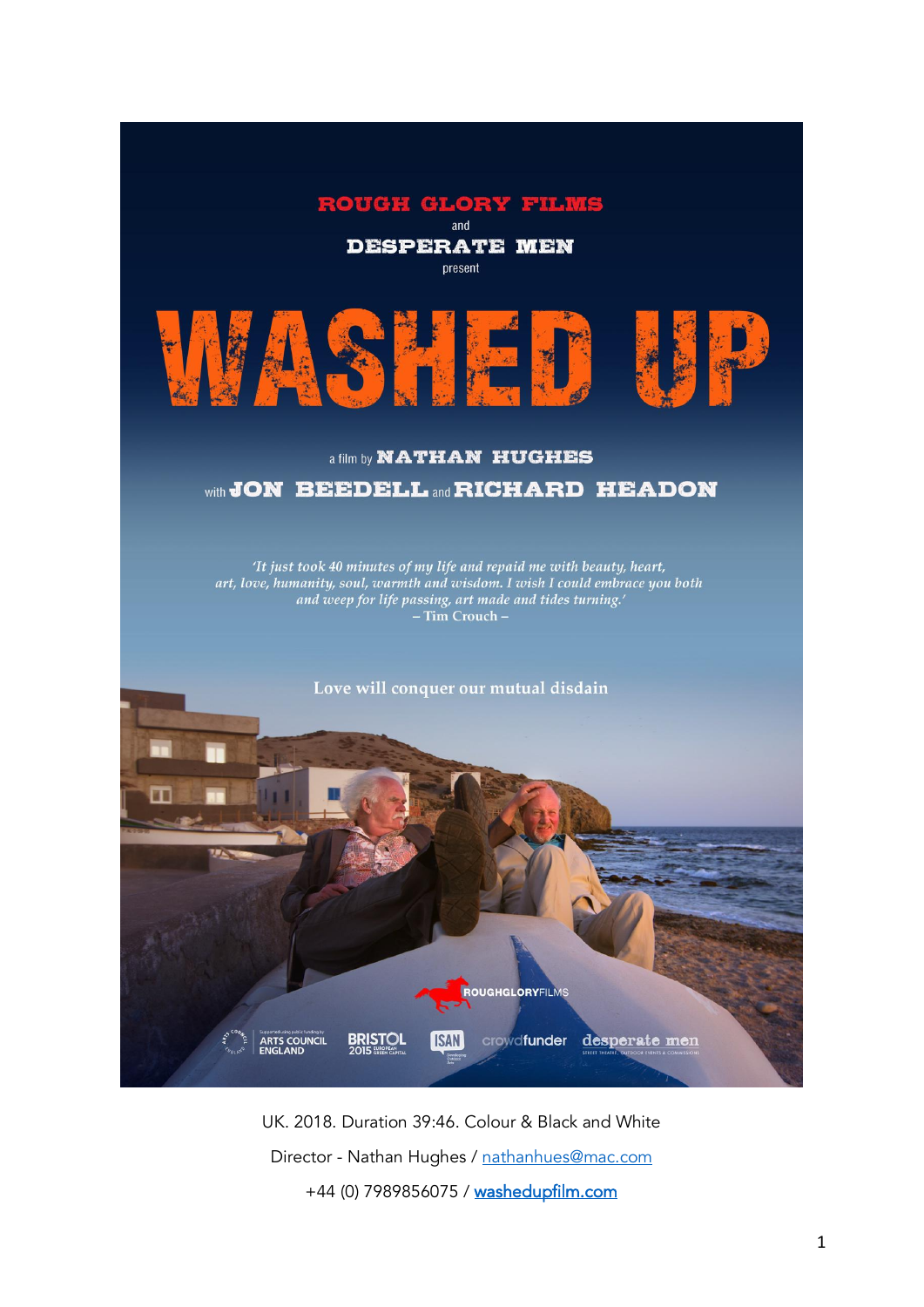# SHORT SYNOPSIS

An ageing comedy duo, stranded in an out of season fishing village, must decide if the devil you know is better than the devil you don't. (26 words)

Washed Up is a bleakly comic study of a personal and professional relationship in crisis. An unflinching look at the combustible tension that drives Desperate Men, one of the UK's best loved street theatre companies, to keep making vital work, for and with the people, after 37 years. The creative and emotional mechanics of their fractious but ever fruitful partnership are laid bare, as they reflect on personal and collective mortality, ecological precarity, and a unique legacy of desperation. (79 words)

# LONG SYNOPSIS

Jon and Richard (Desperate Men Theatre) are in an out of season Spanish fishing village to write a new Proxi and Peri film. Developed for Bristol European Green Capital 2015, these lovable characters (the tides made flesh), educate and entertain primary school children with a comedy show about complex ecologies of humans and water.

Jon is angry about humanity sleepwalking into a looming ecological crisis. He feels that Desperate Men's gentle eco-comedy routines are merely fiddling while Rome burns, and at 64, and financially comfortable, he wants to secure his legacy with a hard-hitting show about climate change. In contrast, Richard needs the money the Proxi and Peri shows make to pay his mortgage, and is exasperated with Jon's ambitions. Over breakfast, Richard challenges Jon to present an idea for a new show that will make any kind of difference. Jon says they could start by asking children how they feel about being one of the last generations to live on a planet devastated by anthropogenic impact. Richard accuses Jon of hypocrisy on account of his carbon intensive lifestyle, and states that all careers end in failure, and so is Jon's. As Jon storms off, Richard explains that they have a brotherly relationship, but like brothers, they fight, and that's what makes the sparks fly.

On a cliff above the village, Jon broods over their combustible relationship. He is disillusioned with the boring grind of their work and endless compromises made to find money. He reminisces about Desperate Men's uncompromising early days in 1980's Berlin, and provides a brief historical overview. Jon dislikes school shows because the children see him for what he is - an old man doing stupid things for money, and not the internationally respected actor / performer, he wants the world to remember him as.

Richard tells us that Jon is a clown with ambitions to be something he is not, while he, as the straight-man, uses clowning to provoke conversations about serious issues. In the Desperate Men office, attached to a printed note reading 'symmetry exists with chaos', is a hand-written note that reads – 'oh cheer up!' This is a clue to the queasy dynamic that enables very different people to sustain a twenty-year professional marriage despite regularly being at each other's throats. Jon, unconcerned with details, mocks Richard for organizing his costume cupboard, and laughs at his frustration when the system fails. Richard reveals that contempt is key to their street theatre work, and under brooding Spanish skies, we gain deeper insight into the mechanics of their antagonistic partnership.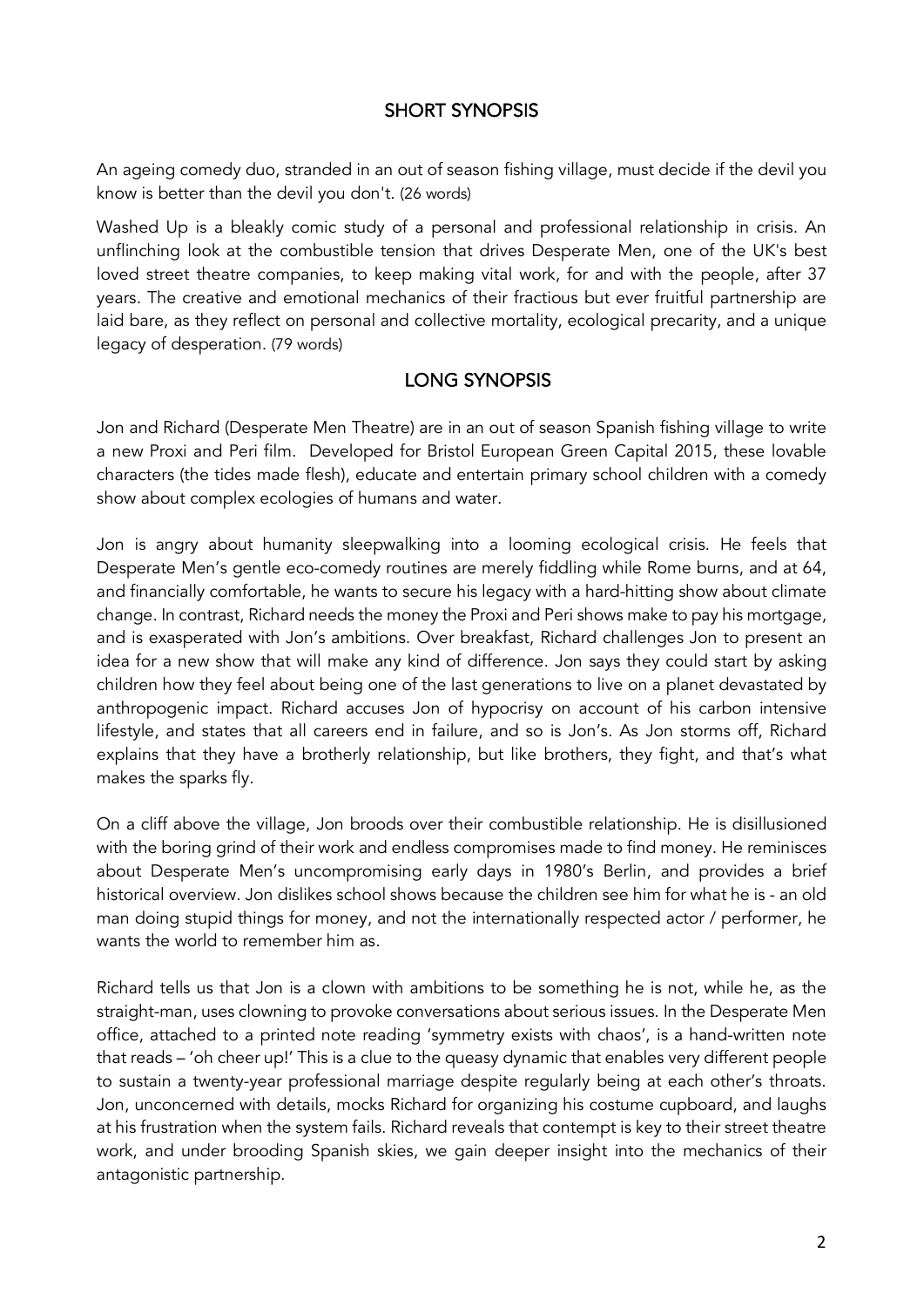Richard explains that since joining Desperate Men, his role has been to give a more user-friendly face to their work, in order to secure a regular income. Through interviews intercut with the Proxi and Peri films, and archive of their early provocations, we learn how they fell into working with environmental themes; and see more evidence of the explosive tension between Jon's maverick soul and Richard's need to earn a living from the arts. Jon equates the precariousness of the environment with their working environment, and sings 'Brother Can You Spare A Dime' on the piano, to mock Richard's financial worries. Jon is revealed as a shit stirrer who takes perverse pleasure in undermining Richard's attempts to make Desperate Men a viable business. Despite presenting himself as an arrogant bully, and for all his bold talk of going solo, we sense that Jon needs Desperate Men and Richard more than Richard needs Desperate Men and Jon. Richard says the well of love between them is deep, but the water has run dry.

As we venture deeper into the seething broth of loathing and tenderness driving this codependent relationship; fact, fiction, formats, and expectations are interwoven to propel us closer to the mystery of the what binds them together, and why they don't just go their separate ways. In a series of stylised cinematic vignettes, Jon and Richard, engage in a tense choreography inspired by Sergio Leone's spaghetti westerns, and we hear their internal 'conversation', as if, after twenty years, they can read each other's minds. They fantasize on the speculative murder of the other, and weigh up whether the devil you know, is better than the devil you don't. The end of Desperate Men seems inevitable.

Jon's encounter with a dead dolphin on the beach rekindles his fear of ecological catastrophe and sadness for his children's future. Richard arrives to resolve their day-long stand-off, and mocks Jon's fatalism. He makes Jon laugh by suggesting they might do a new children's show about a dead dolphin. Richard articulates a deep time/cosmic perspective – humanity is just a blip in the vast cycle of life. Jon's troubles arise from being trapped in material time by egoistic concern for his artistic legacy. They leave the beach arm in arm, discussing which animals it would be the most fun to reincarnate as.

Richard reminds us that all Desperate Men's work is about a conversation in the street. And in these shows, made with, and for the people, all the angst and fighting disappear; because the show is the love, and love conquers their mutual disdain. Despite his personal conviction that humanity is doomed, Jon concludes that it is morally wrong to deprive school-children of hope, and he remains optimistic about people's ability to change, otherwise he wouldn't do street theatre.

The sense of a positive uplift crashes into the inevitable fact that, given their age, and that noone wants to take on the Desperate Men brand, their final curtain is calling. They speculate on what to do with almost forty years of costumes and props, and Richard says they should burn it all in a bonfire of the vanities. Jon struggles with the idea there will be no trace left of him or his work; but agrees that if they don't devise a final show befitting their unique legacy of desperation, one of them is likely to die in the saddle.

On the cliffs above the village, after a day when they contemplated splitting up, but instead recognized that they are stronger, and funnier, together than apart; they deliver their humble testimony - *"tell the truth, engage people, be loving, be honest, be funny, be human… that's all we can be."* (1041 words)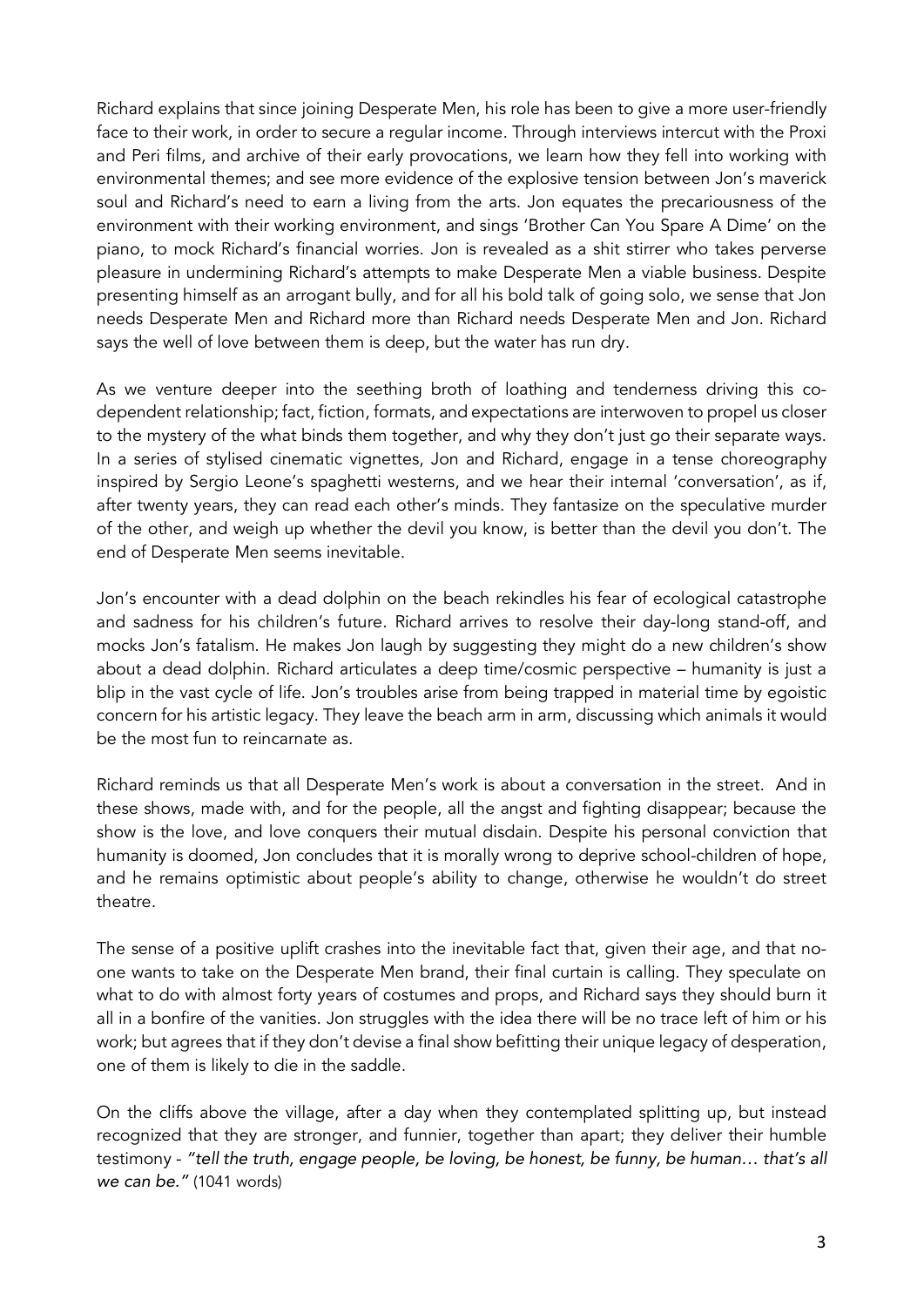# **STATEMENTS**

## **DIRECTOR**

The tender antagonism of what appear to be dysfunctional, co-dependent relationships fascinates me, particularly when it is a critical driver of vibrant cultural production. I also love cantankerous comedy double acts and redemptive buddy movies. After working with Desperate Men to develop their Proxi and Peri characters (the tides made flesh), I wanted to understand how, and why, they kept working together despite significant personal differences.

I was intrigued by the hybrid documentary potential of locating the simmering resentment of Channel 4's Peep Show in widescreen frames inspired by Sergio Leone's iconic westerns, which is why we shot in Cabo de Gata, Spain. I see Washed Up as a Peep Show spaghetti western, which blurs fact and fiction to put a professional marriage under the microscope, and reveal how mutual disdain can be conquered by love.

In playing semi-fictionalised versions of themselves in an out of season Spanish fishing village, Desperate men also embody humanity, facing a looming threat of environmental catastrophe. Their candid reflections, from the vantage point of four decades of politically informed street theatre, echo contemporary anxieties in response to anthropogenic climate change.

## DESPERATE MEN

This is us, warts and all, grappling with each other's moods and motivations, yet again working very hard for almost nothing, but doggedly keeping going to produce something interesting, and perhaps worthwhile. I'd like all our peers to see this and laugh out loud at our petty absurdities, but also to recognise something of their own creative struggles, and the sense of time running out. This film means a lot to us - after 37 years of the company's existence and 22 years of Richard and I working together, it's an honest look at how we manage to function and create new work despite our differences, sulks, stubbornness, and volatility. I hope it teaches us all a damn good lesson.

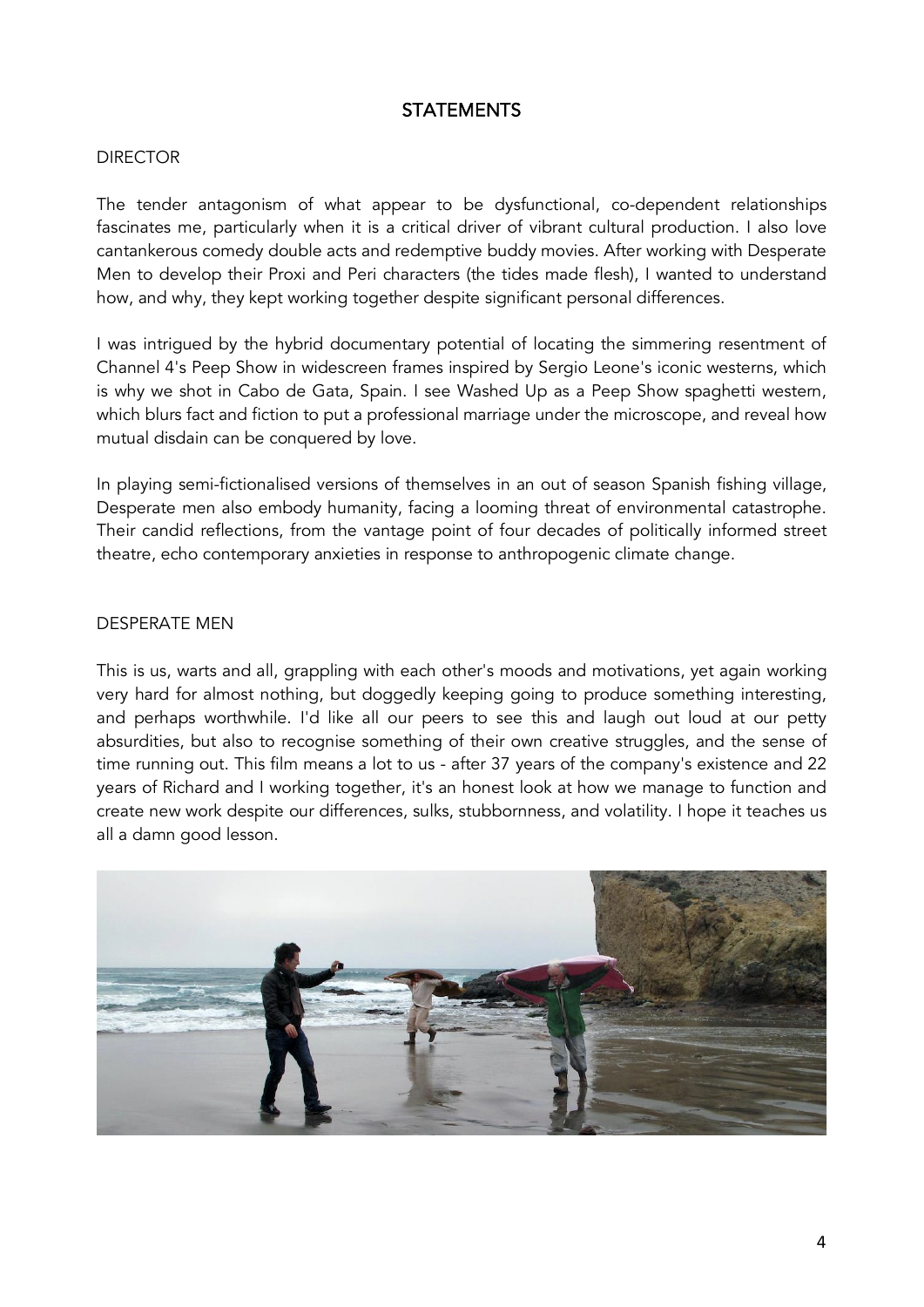# FILMMAKERS – BIOS & CREDITS

## Nathan Hughes – Director / Writer / Producer

Nathan's work across documentary, drama and design fiction was cited as 'demonstrating a distinctive cinematic and artistic vision' by Encounters Festival (2012). He is currently seeking to finance a dark comedy feature set in West Wales, from his screenplay developed through London Screenwriter's Festival Talent Campus initiative 2016, and London Comedy Film Festival's Kick Start Your Comedy Career Masterclass 2017. roughgloryfilms.com

### Jacob Parish – DOP / Editor

Jacob has worked in film and TV for over twenty years and splits his time between editing high end BBC nature documentaries and working as a DOP on a variety of docs, dramas, commercials and music vids. Jacob is currently working as a DOP on an original Netflix conservation series. smallstorytellers.com

## John Beedell – 'Actor' / Co-Producer

Hates working at laptops, e-mails, mobile phones, and screens of any kind, and is happiest in a field full of actors and artists grappling with the impossible. He believes street theatre can change the world – reconnecting people, reclaiming public spaces, inviting participation and direct involvement – the imperative democratic performative – with provocative thinking, happy tears and new ideas. desperatemen.com

## Richard Headon - 'Actor' / Co-Producer

Joined Desperate Men in 1996. Recent projects include Co-Artistic Director for Wye Valley River Festival (WVRF) 2016-18 and Bristol 2015 Green Capital project Bristol Loves Tides. Previously provided creative direction for The Nativity Cycle, The WVRF 2014, Battle for the Winds (Cultural Olympiad 2012), The Severn Project (2006-09). Performance work includes Slapstick and Slaughter, Darwin and the Dodo, and The Four Horsemen of the Apocalypse.

### Elizabeth Purnell - Composer

Composer, arranger and sound designer working in film, theatre, TV and radio. Elizabeth is also an orchestrator who has worked on many BAFTA, EMMY and Academy Award winning scores for feature films, TV Drama, pop arrangements and BBC natural history series. elizabethpurnell.com

### Angel Pérez Grandi - Sound Designer

Angel's company - Sound Ark - delivers tailor made audio solutions, inclusive of every aspect from location sound to final mix. Producing consistently high caliber sound effects, using stateof-the-art technology and a commitment to achieving our clients' audio-vision. soundarkstudios.com

### Chris Lyons - Colourist

Chris has worked across multiple stages of post-production for over 8 years, and currently works in distribution for Oscar winning Aardman Animations. Chris is an in-demand colourist, creating desired looks and aspirations for a broad range of independent film projects. aardman.com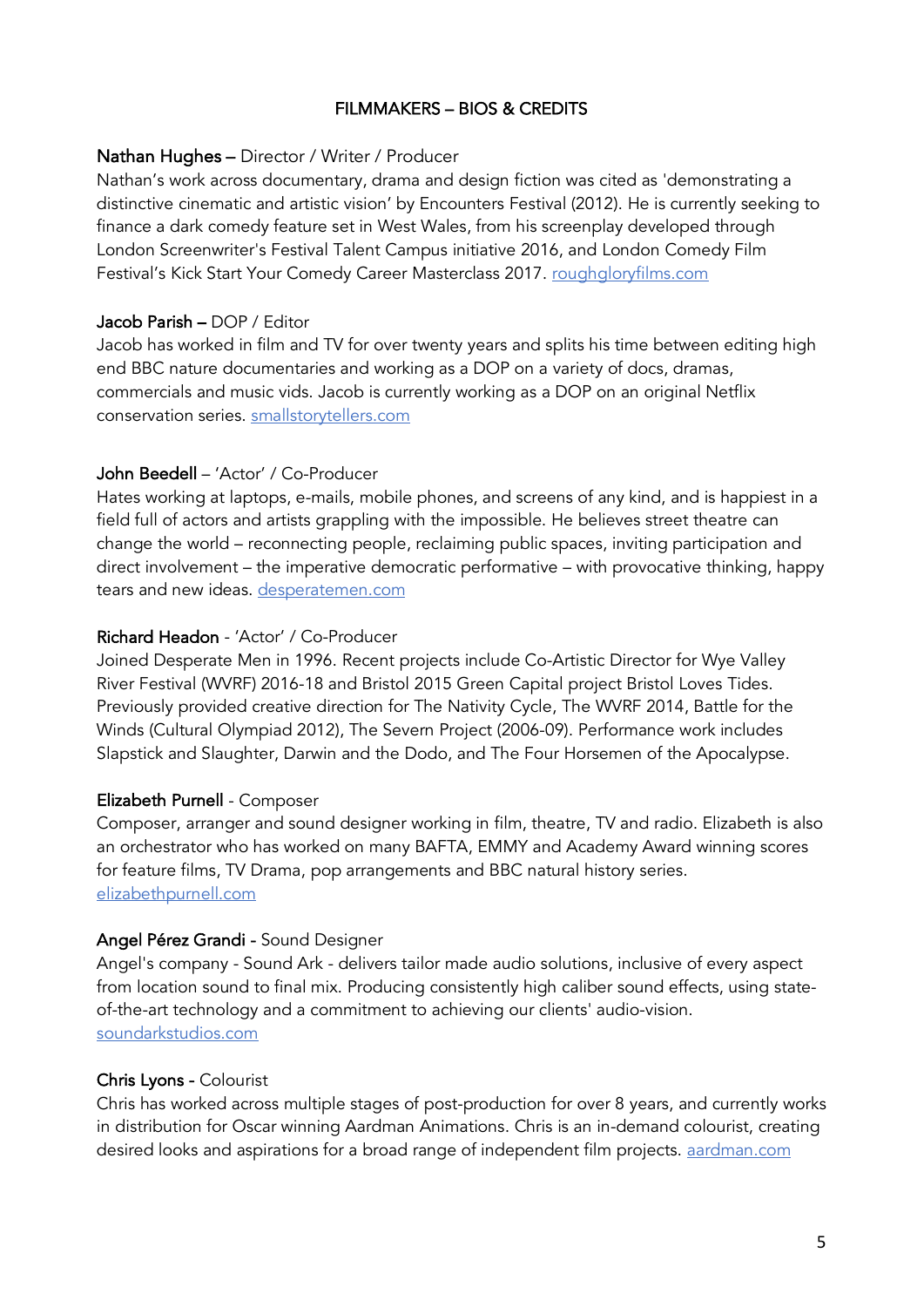# **ACCOLADES**

"It just took 40 minutes of my life and repaid me with beauty, heart, art, love, humanity, soul, warmth and wisdom. I wish I could embrace you both and weep for life passing, art made and tides turning." — Tim Crouch —

"It is eye wateringly hilarious, beautiful, daft, dark, honest, melancholic and exquisitely filmed & edited. It hits the sweet spot somewhere between Beckett and the End of The Pier." — Dave Young (Trans Mutation) —

> "It's brilliant... it's quite a thing of beauty." — Loz Samuels (Artistic Director Devizes Outdoor Celebratory Arts) —



# PRESS & NEWS

A Theatre Bristol Interview with Desperate Men and the Director – August 2017 https://theatrebristol.net/washed-up-and-desperate-new-frontiers-for-desperate-men/

We ran a successful campaign to finance post production text and images here - https://www.crowdfunder.co.uk/washed-up-1/

# **CONTACT**

nathanhues@mac.com / +44 (0) 7989856075 / info@roughgloryfilms.com / www.roughgloryfilms.com